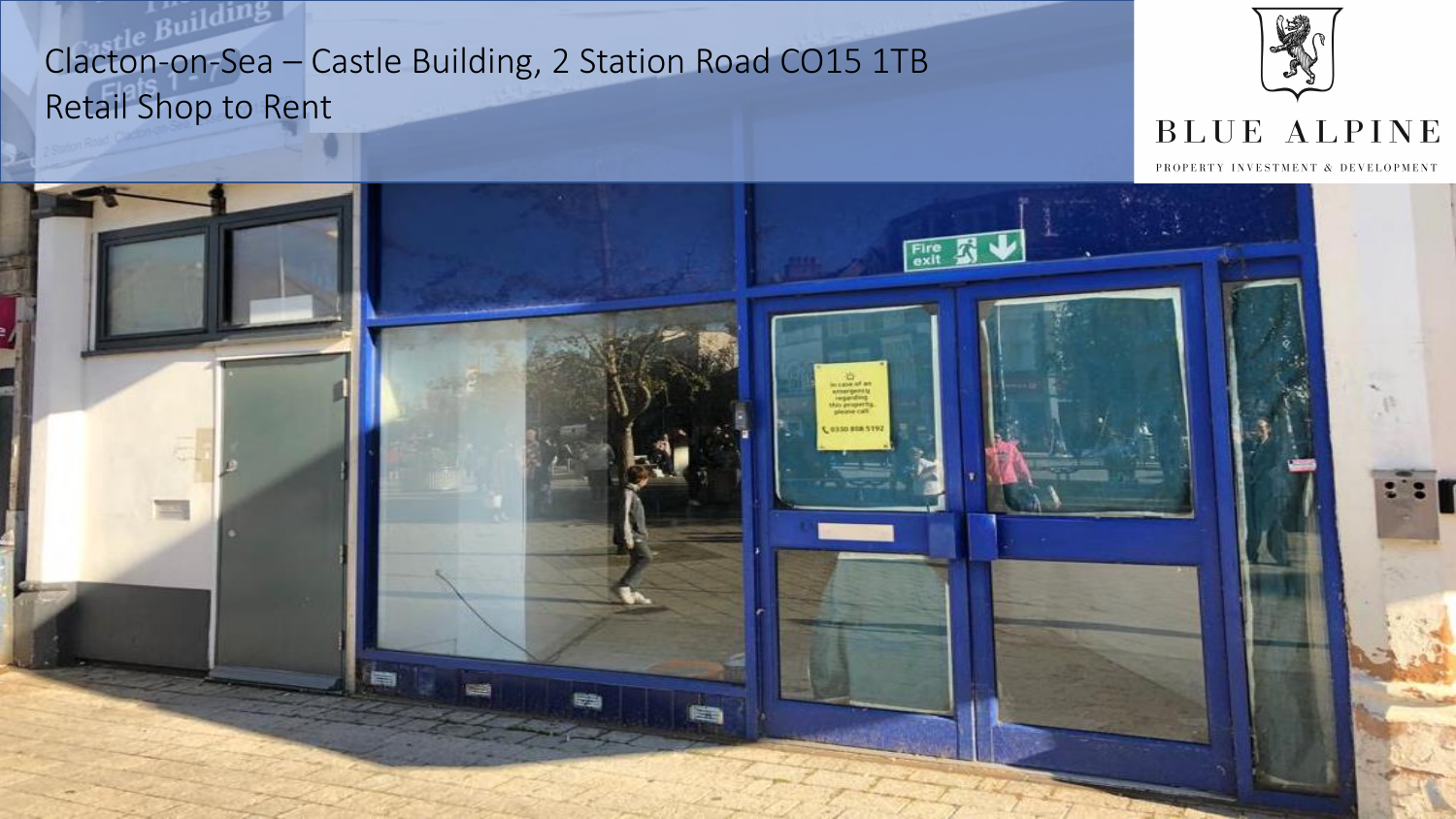

### Property Features:

- Comprises ground floor shop with ancillary accommodation at basement
- VAT is NOT applicable to this property
- Total area size  $165.60$  sq m  $(1,782$  sq ft)
- Flexible terms to fit your needs
- Available immediately on a new lease with terms to be agreed by negotiation.
- Located within short walk to Clacton Pier, with occupiers nearby including Nat West, McDonalds, Santander and Lloyds Bank, amongst many more.

### Property Description:

The property comprises newly refurbished retail shop and provides the following accommodation and dimensions:

Ground Floor: 86.60 sq m (932 sq ft) Open plan retail, Kitchenette, WC, Rear Garden Basement: 79.00 sq m (850 sq ft ) Customer WCs, Storage Rooms

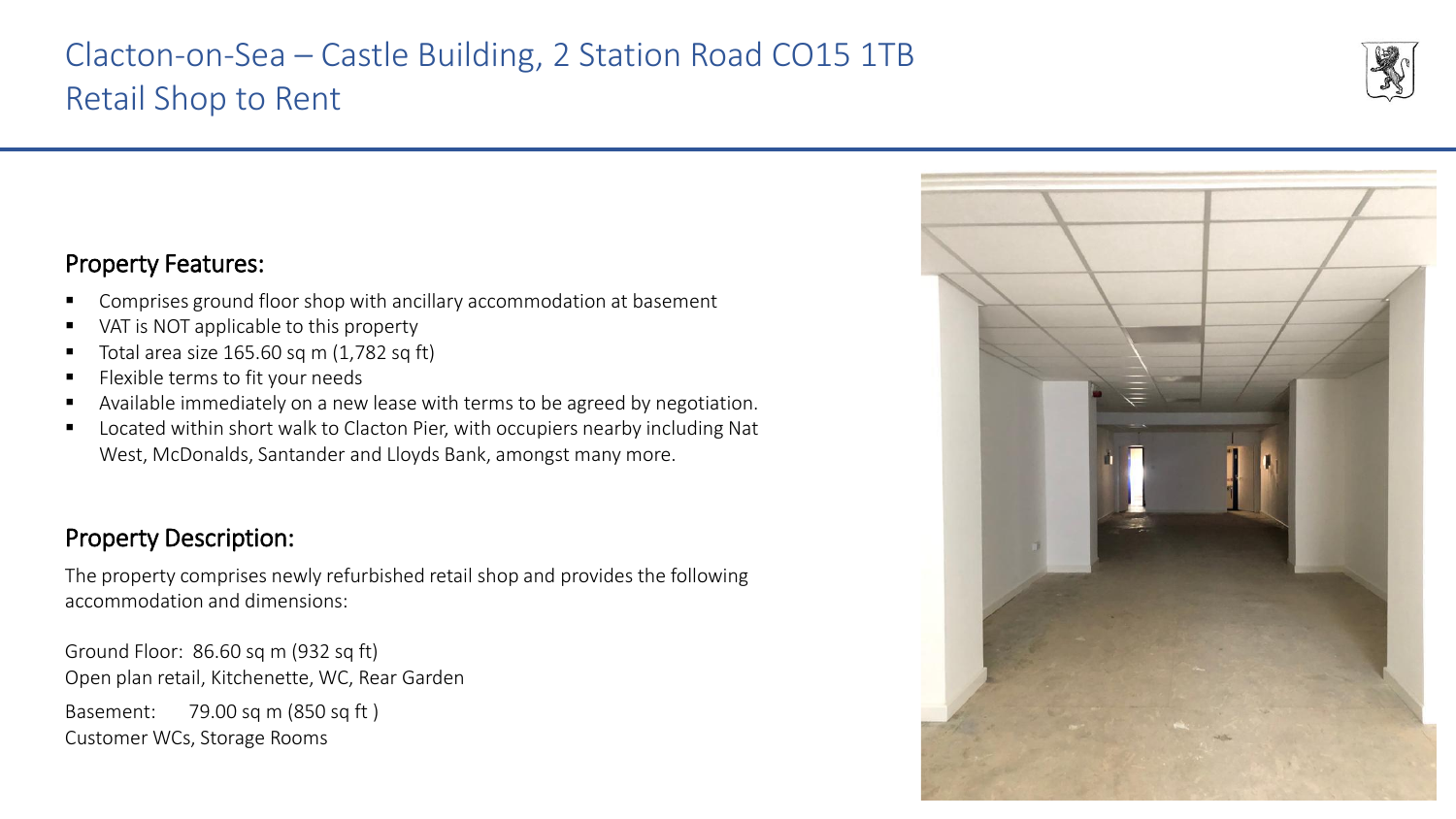### Terms:

Available on a new lease with terms to be agreed by negotiation Rent: £346,15 per week (PCM: £1,500) Deposit: £4,500 (3 Months)

#### Rateable Value:

Rateable Value - £17,000 per annum Rates Payable - £8,500 per annum

### EPC:

The property benefits from a C Rating. Certificate and further details available on request.











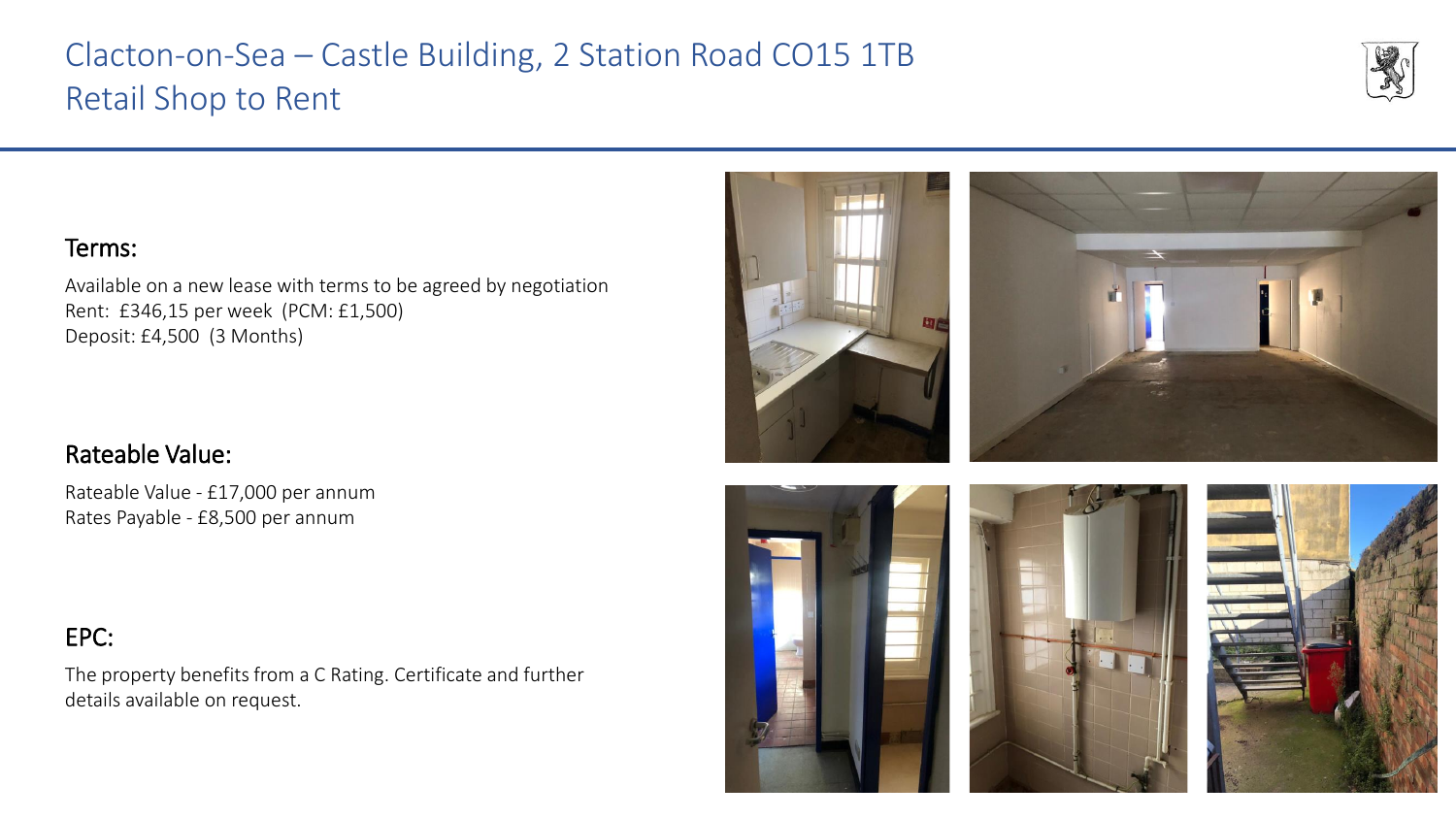#### Location:

Clacton-on-Sea is the largest town in the Tendring peninsula and district in Essex, eastern England. The town is served by Clacton-on-Sea railway station (90 minutes to London Liverpool Street station). The town also benefits from its own airport. Clacton has a pleasure pier, arcades, a golf course, caravan parks and an airfield. The town and its beaches are still popular with tourists in the summer and there is an annual entertainment programme including the Clacton Carnival and Clacton Air show. Clacton has a shopping area with many of the usual national chains represented, and a Factory Shopping Village in the north of the town. Castle Building is located within walking short walk to Clacton Pier, amongst retailers such as Nat West, McDonalds, Santander, Lloyds Bank and many more.